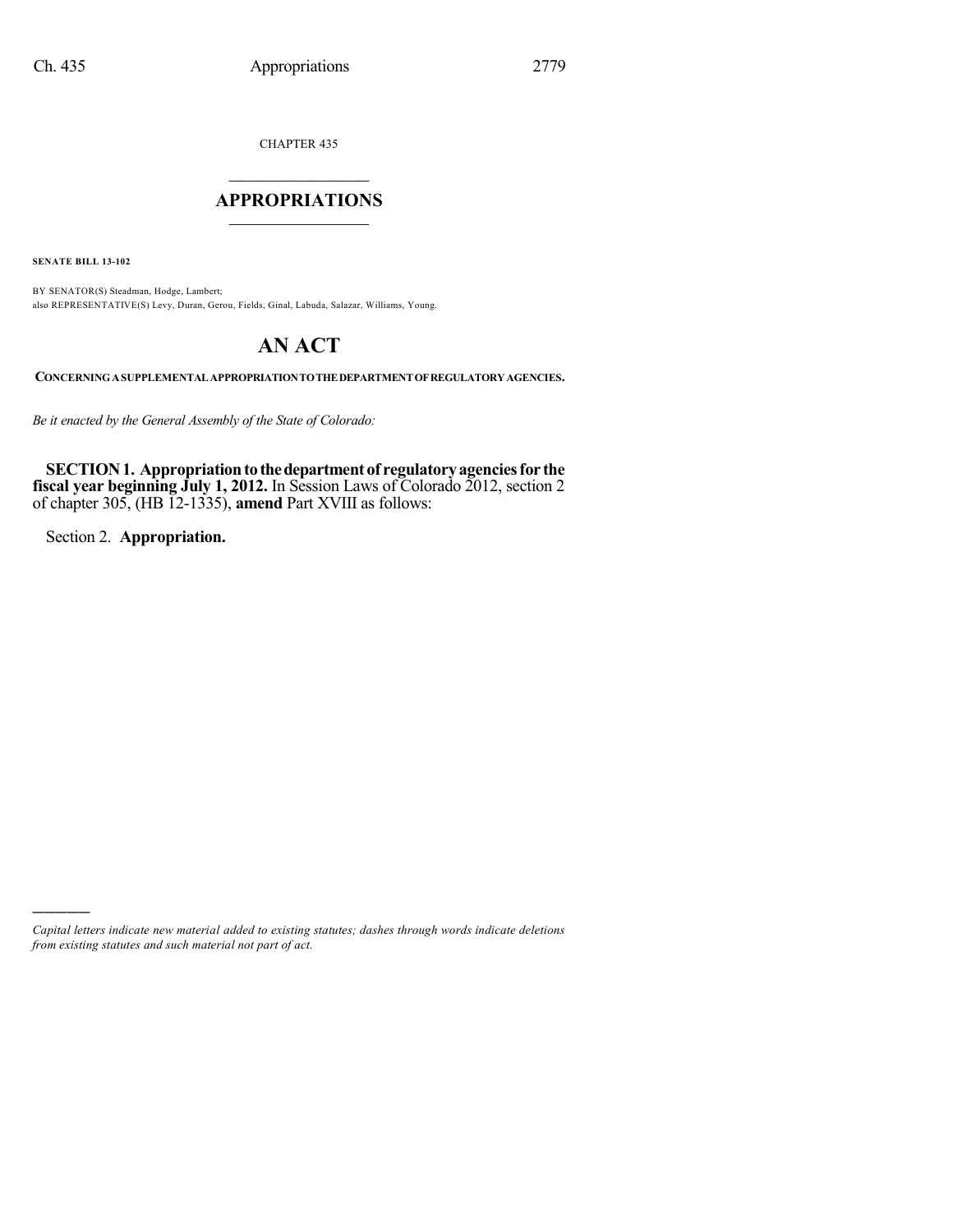|                   |              |                | APPROPRIATION FROM |              |                       |                |  |  |  |  |  |  |  |
|-------------------|--------------|----------------|--------------------|--------------|-----------------------|----------------|--|--|--|--|--|--|--|
|                   |              |                |                    |              |                       |                |  |  |  |  |  |  |  |
| <b>ITEM &amp;</b> | <b>TOTAL</b> | <b>GENERAL</b> | <b>GENERAL</b>     | <b>CASH</b>  | <b>REAPPROPRIATED</b> | <b>FEDERAL</b> |  |  |  |  |  |  |  |
| <b>SUBTOTAL</b>   |              | <b>FUND</b>    | <b>FUND</b>        | <b>FUNDS</b> | <b>FUNDS</b>          | <b>FUNDS</b>   |  |  |  |  |  |  |  |
|                   |              |                | <b>EXEMPT</b>      |              |                       |                |  |  |  |  |  |  |  |
|                   |              |                |                    |              |                       |                |  |  |  |  |  |  |  |

### **PART XVIII DEPARTMENT OF REGULATORY AGENCIES**

### **(1) EXECUTIVE DIRECTOR'S OFFICE AND ADMINISTRATIVE SERVICES**

| <b>Personal Services</b>         | 2,233,220 | 2,636   | $37,360^{\rm a}$       | $2,193,224^b$       |                       |
|----------------------------------|-----------|---------|------------------------|---------------------|-----------------------|
|                                  |           |         |                        | $(29.5$ FTE)        |                       |
| Health, Life, and Dental         | 3,257,548 | 115,010 | $2,930,931$ °          | $161,670^{\rm b}$   | $49,937(1)^d$         |
| Short-term Disability            | 54,636    | 1,917   | $48,891^{\circ}$       | $3,432^b$           | $396(I)^{d}$          |
| S.B. 04-257 Amortization         |           |         |                        |                     |                       |
| <b>Equalization Disbursement</b> | 1,073,245 | 34,627  | 964.304 <sup>c</sup>   | $62,041^{\rm b}$    | $12,273(1)^d$         |
| S.B. 06-235 Supplemental         |           |         |                        |                     |                       |
| Amortization Equalization        |           |         |                        |                     |                       |
| Disbursement                     | 922,177   | 29,615  | 828,699°               | 53,316 <sup>b</sup> | $10,547(1)^d$         |
| Workers' Compensation            | 70,200    | 2,236   | $64,251^{\circ}$       | 2,407 <sup>b</sup>  | 1,306(1) <sup>d</sup> |
| <b>Operating Expenses</b>        | 210,344   | 3,689   | $95,427^{\circ}$       | $111,228^b$         |                       |
| Legal Services for $104,340$     |           |         |                        |                     |                       |
| 105,170 hours                    | 8,060,265 | 156,586 | 7,669,419 <sup>e</sup> | 89.339 <sup>b</sup> | $144,921(I)^d$        |
|                                  | 8,123,104 |         | 7,732,258°             |                     |                       |
| Administrative                   |           |         |                        |                     |                       |
| Law Judge Services               | 297,213   | 13,441  | 283,772 <sup>c</sup>   |                     |                       |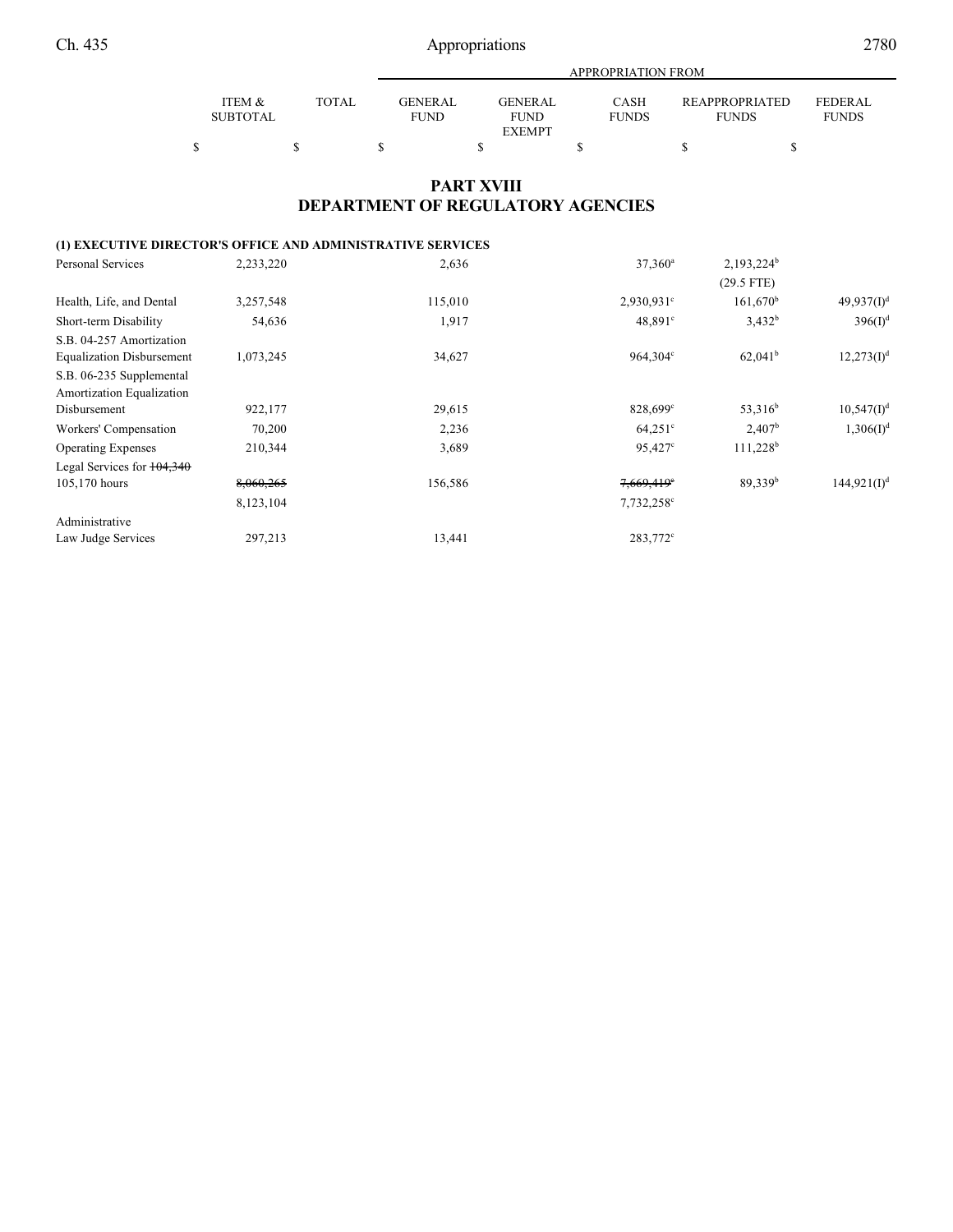| Purchase of Services          |           |            |                        |                      |                       |
|-------------------------------|-----------|------------|------------------------|----------------------|-----------------------|
| from Computer Center          | 1,783,611 | 70,270     | $1,713,341$ °          |                      |                       |
|                               | 1,883,611 |            | 1,813,341 <sup>c</sup> |                      |                       |
| Multiuse Network              |           |            |                        |                      |                       |
| Payments                      | 348,448   | 13,728     | 334,720°               |                      |                       |
| Management and                |           |            |                        |                      |                       |
| Administration of OIT         | 136,785   | 5,389      | $131,396^{\circ}$      |                      |                       |
| <b>COFRS</b> Modernization    | 144,715   | 3,016      | $131,452^{\circ}$      | $7,995^{\rm b}$      | $2,252(I)^{d}$        |
| Payment to Risk               |           |            |                        |                      |                       |
| Management and                |           |            |                        |                      |                       |
| Property Funds                | 129,422   | 4,122      | $118,456$ <sup>e</sup> | $4,438$ <sup>b</sup> | $2,406(f)^d$          |
|                               | 183,033   | 5,829      | $167,525^{\circ}$      | $6,276^b$            | 3,403(I) <sup>d</sup> |
| Vehicle Lease Payments        | 221,254   |            | $221,254^{\circ}$      |                      |                       |
| <b>Information Technology</b> |           |            |                        |                      |                       |
| <b>Asset Maintenance</b>      | 671,403   |            | $480,646^{\circ}$      | $190,757^{\rm b}$    |                       |
| Leased Space                  | 3,038,518 | 106,866    | 2,536,022 <sup>c</sup> | $356,190^b$          | $39,440(I)^d$         |
| Capitol Complex               |           |            |                        |                      |                       |
| Leased Space                  | 4,787     |            | $4,787$ °              |                      |                       |
| Hardware/Software             |           |            |                        |                      |                       |
| Maintenance                   | 686,330   | 800        | $426,928^{\circ}$      | $258,602^b$          |                       |
| Consumer Outreach /           |           |            |                        |                      |                       |
| <b>Education Program</b>      | 200,000   |            | $200,000^{\circ}$      |                      |                       |
|                               |           | 23,544,121 |                        |                      |                       |
|                               |           | 23,760,571 |                        |                      |                       |
|                               |           |            |                        |                      |                       |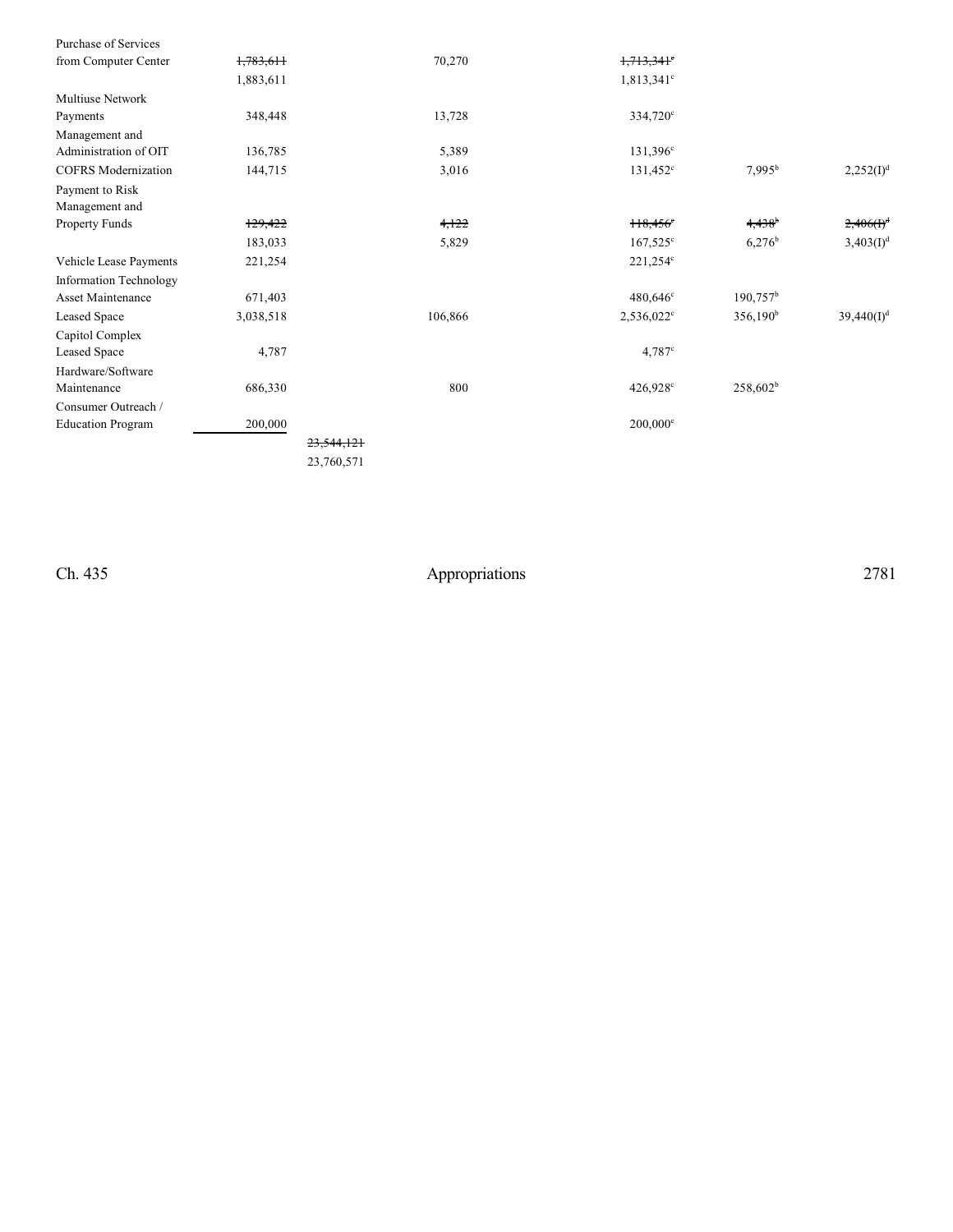|                   |        |                 | APPROPRIATION FROM |              |                       |              |
|-------------------|--------|-----------------|--------------------|--------------|-----------------------|--------------|
| <b>ITEM &amp;</b> | TOTAL. | <b>GENER AL</b> | <b>GENERAL</b>     | <b>CASH</b>  | <b>REAPPROPRIATED</b> | FEDERAL      |
| <b>SUBTOTAL</b>   |        | <b>FUND</b>     | <b>FUND</b>        | <b>FUNDS</b> | <b>FUNDS</b>          | <b>FUNDS</b> |
|                   |        |                 | <b>EXEMPT</b>      |              |                       |              |
|                   |        |                 |                    |              |                       |              |

<sup>a</sup> Of this amount, it is estimated that \$8,840 shall be from the Pet Animal Care Facilities Cash Fund created in Section 35-80-116, C.R.S., \$6,760 shall be from the Home Care Agency Cash Fund created in Section 25-27.5-105, C.R.S., \$4,000 shall be from the Limited Gaming Fund created in Section 12-47.1-701 (1), C.R.S., \$3,800 shall be from the Stationary Sources Control Fund created in Section 25-7-114.7 (2) (b) (I), C.R.S., \$3,640 shall be from the Fire Suppression Cash Fund created in Section 24-33.5-1207.6 (1), C.R.S., \$3,120 shall be from the Physician's Accreditation Cash Fund created in Section 8-42-101 (3.6) (l), C.R.S., \$2,250 shall be from the Water Quality Control Fund created in Section 25-8-502 (1) (c), C.R.S., \$2,250 shall be from the Drinking Water Cash Fund created in Section 25-1.5-209 (2), C.R.S., \$1,500 shall be from the Coordination Council Cash Fund created in Section 24-33-303 (2), C.R.S., and \$1,200 shall be from the Licensing Services Cash Fund created in Section 42-2-114.5 (1), C.R.S.

<sup>b</sup> Of these amounts, it is estimated that \$3,489,959 shall be from indirect cost recoveries and RECOVERIES, \$4,680 shall be from other departments for sunset reviews. REVIEWS, AND \$1,838 SHALL BE FROM VARIOUS REAPPROPRIATED FUND SOURCES WITHIN THE DEPARTMENT.

<sup>c</sup> These amounts shall be from various cash sources within the Department.

<sup>d</sup> These amounts shall be from the Equal Employment Opportunity Commission, the U.S. Department of Housing and Urban Development, the U.S. Department of Justice, and the Health Information Counseling and Assistance Grant Program. These amounts are included for informational purposes only.

<sup>e</sup> This amount shall be from the Consumer Outreach and Education Cash Fund created in Section 24-34-108 (2), C.R.S.

| (2) DIVISION OF BANKING         |           |           |                        |
|---------------------------------|-----------|-----------|------------------------|
| Personal Services               | 3,578,405 |           | 3,578,405 <sup>a</sup> |
|                                 |           |           | $(40.0$ FTE)           |
| <b>Operating Expenses</b>       | 490,703   |           | 490,703 <sup>a</sup>   |
| <b>Board Meeting Costs</b>      | 23,500    |           | $23,500^{\rm a}$       |
| <b>Indirect Cost Assessment</b> | 277.199   |           | $277.199^a$            |
|                                 |           | 4.369.807 |                        |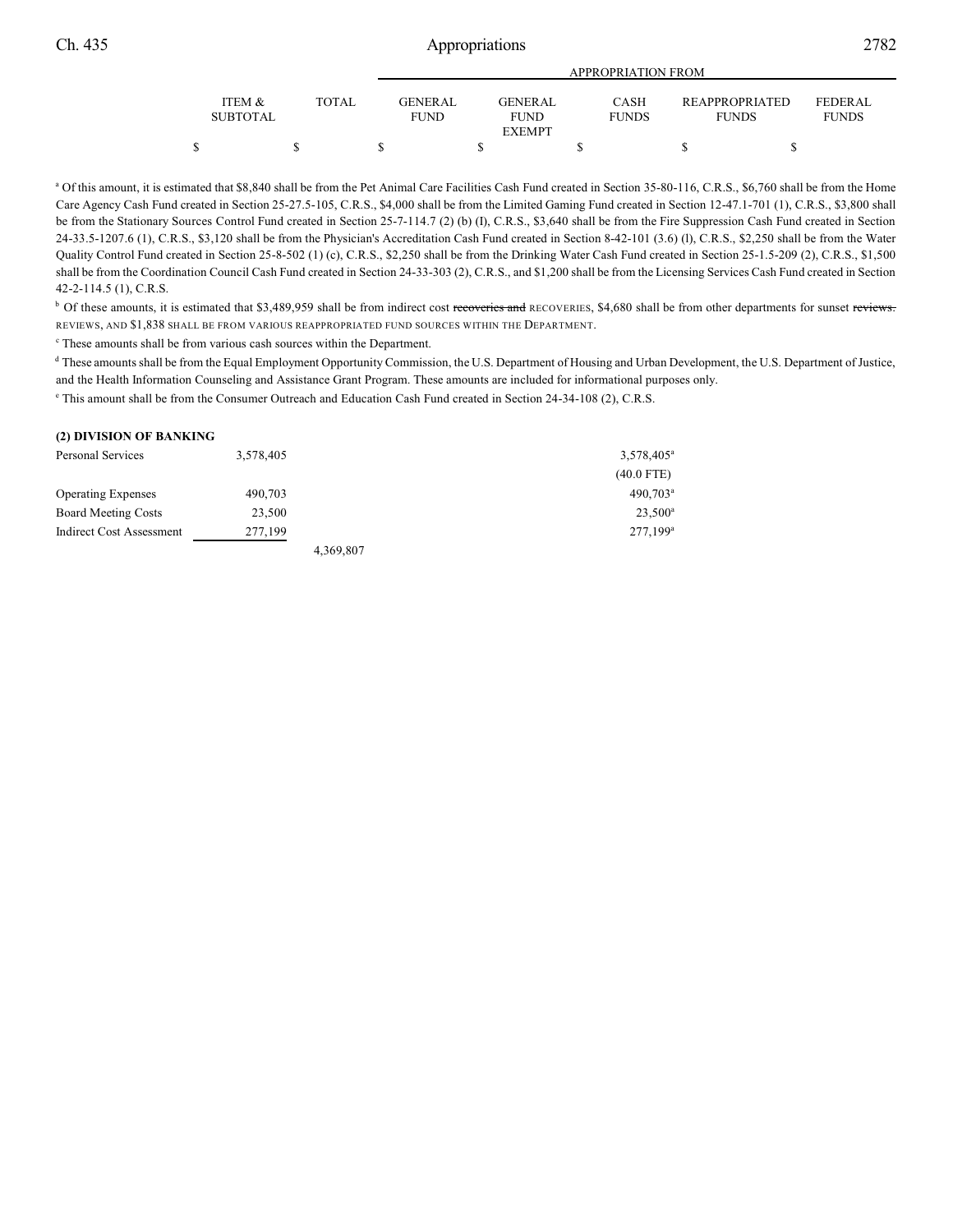<sup>a</sup> These amounts shall be from the Division of Banking Cash Fund created in Section 11-102-403, C.R.S.

| (3) CIVIL RIGHTS DIVISION       |           |              |                   |                  |
|---------------------------------|-----------|--------------|-------------------|------------------|
| <b>Personal Services</b>        | 1,593,380 | 1,068,671    | $174,930^{\circ}$ | $349,779(I)^{b}$ |
|                                 |           | $(20.0$ FTE) | $(2.0$ FTE)       | $(5.0$ FTE)      |
| <b>Operating Expenses</b>       | 100,438   | 59,318       |                   | $41,120(I)^{b}$  |
| Hearings Pursuant               |           |              |                   |                  |
| to Complaint                    | 18,000    | 17.000       |                   | $1,000(I)^{b}$   |
| Commission                      |           |              |                   |                  |
| Meeting Costs                   | 12,374    | 5,174        |                   | $7,200(I)^{b}$   |
| <b>Indirect Cost Assessment</b> | 55,460    |              |                   | $55,460(I)^{b}$  |
|                                 |           | 1,779,652    |                   |                  |

<sup>a</sup> This amount shall be from statewide indirect cost recoveries.

<sup>b</sup> These amounts shall be from the Equal Employment Opportunity Commission and the U.S. Department of Housing and Urban Development, and are included for informational purposes only.

| (4) OFFICE OF CONSUMER COUNSEL |         |         |                      |
|--------------------------------|---------|---------|----------------------|
| Personal Services              | 792.953 |         | 792.953 <sup>a</sup> |
|                                |         |         | $(7.0$ FTE)          |
| <b>Operating Expenses</b>      | 55.787  |         | 55.787 <sup>a</sup>  |
| Indirect Cost Assessment       | 48.510  |         | $48.510^a$           |
|                                |         | 897.250 |                      |

<sup>a</sup> These amounts shall be from the Public Utilities Commission Fixed Utility Fund created in Section 40-2-114, C.R.S.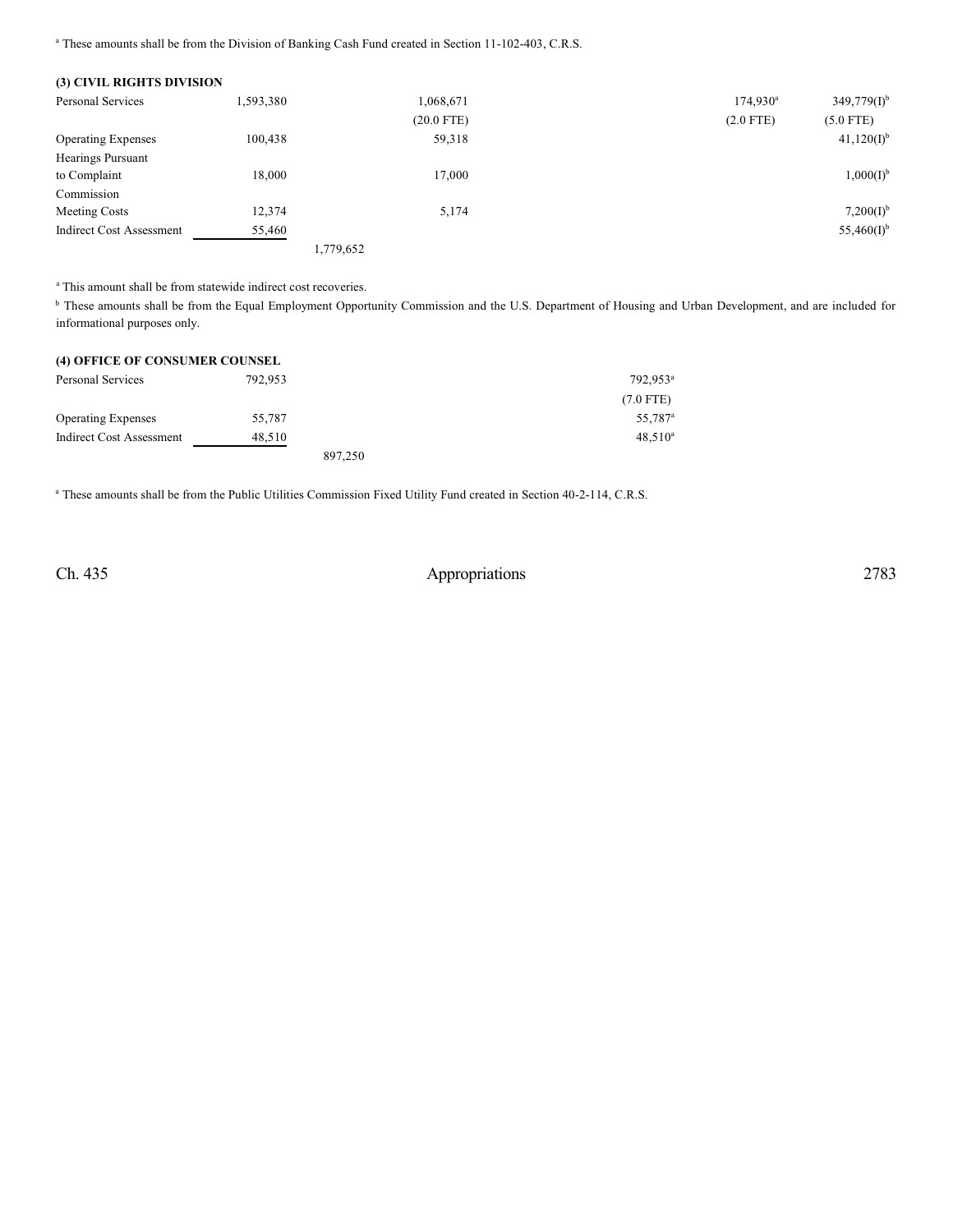|                                    |                           |              | <b>APPROPRIATION FROM</b>     |    |                                                |    |                             |                                       |    |                                |
|------------------------------------|---------------------------|--------------|-------------------------------|----|------------------------------------------------|----|-----------------------------|---------------------------------------|----|--------------------------------|
|                                    | ITEM &<br><b>SUBTOTAL</b> | <b>TOTAL</b> | <b>GENERAL</b><br><b>FUND</b> |    | <b>GENERAL</b><br><b>FUND</b><br><b>EXEMPT</b> |    | <b>CASH</b><br><b>FUNDS</b> | <b>REAPPROPRIATED</b><br><b>FUNDS</b> |    | <b>FEDERAL</b><br><b>FUNDS</b> |
|                                    | \$                        | \$           | \$                            | \$ |                                                | \$ |                             | \$                                    | \$ |                                |
| (5) DIVISION OF FINANCIAL SERVICES |                           |              |                               |    |                                                |    |                             |                                       |    |                                |
| Personal Services                  | 1,134,247                 |              |                               |    |                                                |    | 1,134,247 <sup>a</sup>      |                                       |    |                                |
|                                    |                           |              |                               |    |                                                |    | $(13.0$ FTE)                |                                       |    |                                |
| <b>Operating Expenses</b>          | 161,788                   |              |                               |    |                                                |    | 161,788 <sup>a</sup>        |                                       |    |                                |
| <b>Indirect Cost Assessment</b>    | 90,090                    |              |                               |    |                                                |    | $90,090^{\rm a}$            |                                       |    |                                |
|                                    |                           | 1,386,125    |                               |    |                                                |    |                             |                                       |    |                                |

 $^{\circ}$  These amount shall be from the Division of Financial Services Cash Fund created in Section 11-40-106 (2), C.R.S.

| <b>(6) DIVISION OF INSURANCE</b> |           |                       |             |
|----------------------------------|-----------|-----------------------|-------------|
| <b>Personal Services</b>         | 5,729,650 | $5,729,650^a$         |             |
|                                  |           | $(83.0$ FTE)          |             |
| <b>Operating Expenses</b>        | 291,716   | $291,716^a$           |             |
| Out-of-State                     |           |                       |             |
| <b>Travel Expenses</b>           | 100,000   | $100,000(I)^{b}$      |             |
| Senior Health                    |           |                       |             |
| Counseling Program               | 509,000   |                       | 509,000(I)  |
|                                  |           |                       | $(2.0$ FTE) |
| Transfer to CAPCO                |           |                       |             |
| Administration                   | 78,746    | $78,746$ <sup>*</sup> |             |
|                                  | 80,281    | $80,281^a$            |             |
|                                  |           |                       |             |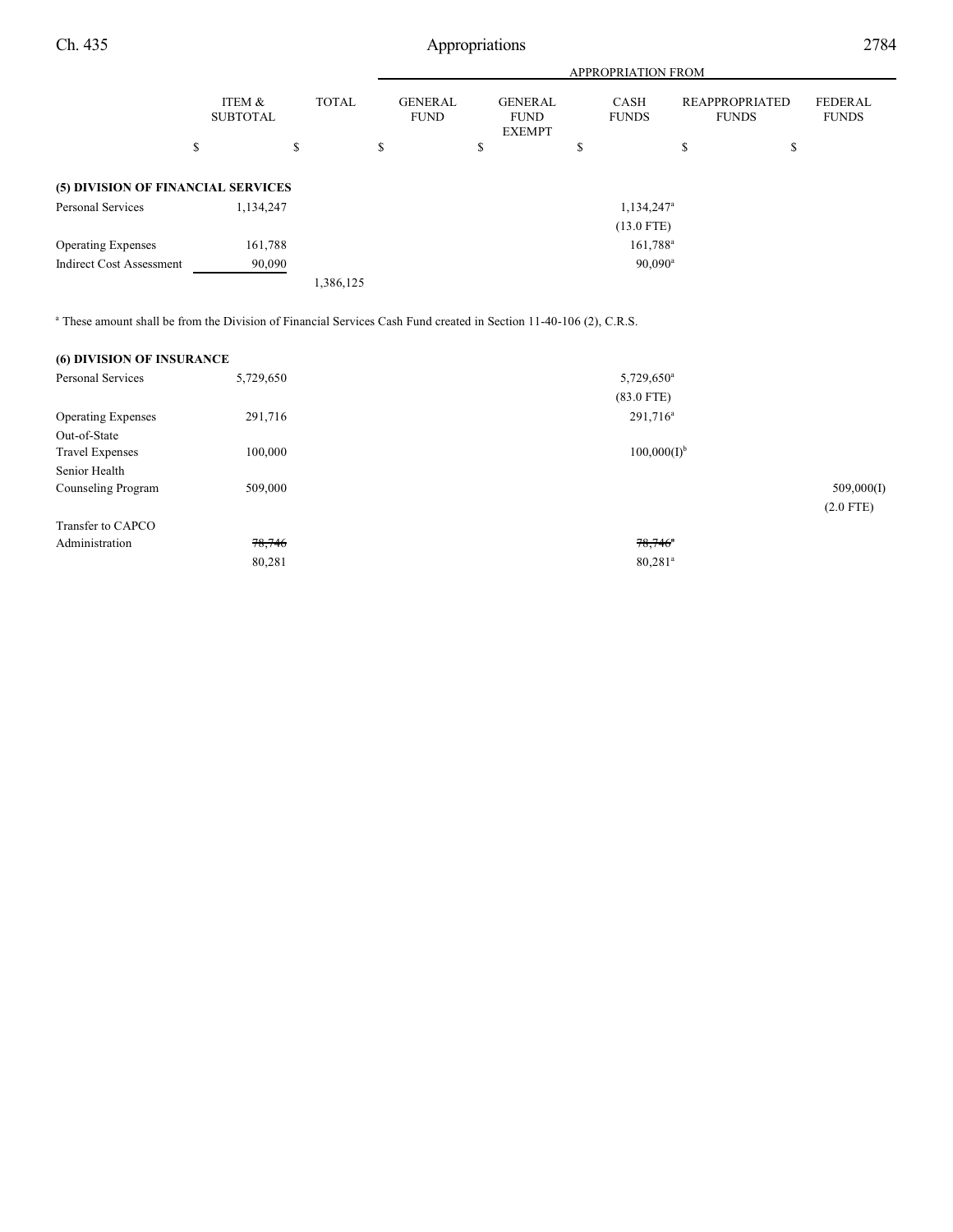| <b>Indirect Cost Assessment</b> | 521 572<br>631.572 | 575.187 <sup>a</sup> | 56.385(I) |
|---------------------------------|--------------------|----------------------|-----------|
|                                 |                    |                      |           |

7,340,684 7,342,219 575,187<sup>a</sup>

<sup>a</sup> Of these amounts, it is estimated that \$6,663,299 \$6,664,834 shall be from the Division of Insurance Cash Fund created in Section 10-1-103 (3), C.R.S. and \$12,000 shall be from the Viatical Settlements Cash Fund created in Section 10-7-619, C.R.S.

<sup>b</sup> This amount shall be from reimbursements from insurance companies for travel expenses and are shown for purposes of complying with the limitation on state fiscal year spending imposed by Section 20 of Article X of the State Constitution and are continuously appropriated pursuant to Section 10-1-108 (9), C.R.S.

#### **(7) PUBLIC UTILITIES COMMISSION**

| <b>Personal Services</b>   | 8,673,610 | $8,673,610^a$          |
|----------------------------|-----------|------------------------|
|                            |           | $(95.0$ FTE)           |
| <b>Operating Expenses</b>  | 445,689   | 445,689 <sup>a</sup>   |
| <b>Expert Testimony</b>    | 25,000    | $25,000^{\rm a}$       |
| Disabled Telephone         |           |                        |
| <b>Users Fund Payments</b> | 2,439,591 | $2,439,591(1)^{b}$     |
| Transfer to Reading        |           |                        |
| Services for the Blind     |           |                        |
| Cash Fund                  | 350,000   | 350,000 <sup>a</sup>   |
| Commission for the Deaf    |           |                        |
| and Hard of Hearing        |           |                        |
| Cash Fund                  | 980,328   | $980,328$ <sup>a</sup> |
|                            | 986,351   | 986,351 <sup>a</sup>   |
| Low Income                 |           |                        |
| Telephone Assistance       | 2,143,752 | $2,143,752^{\circ}$    |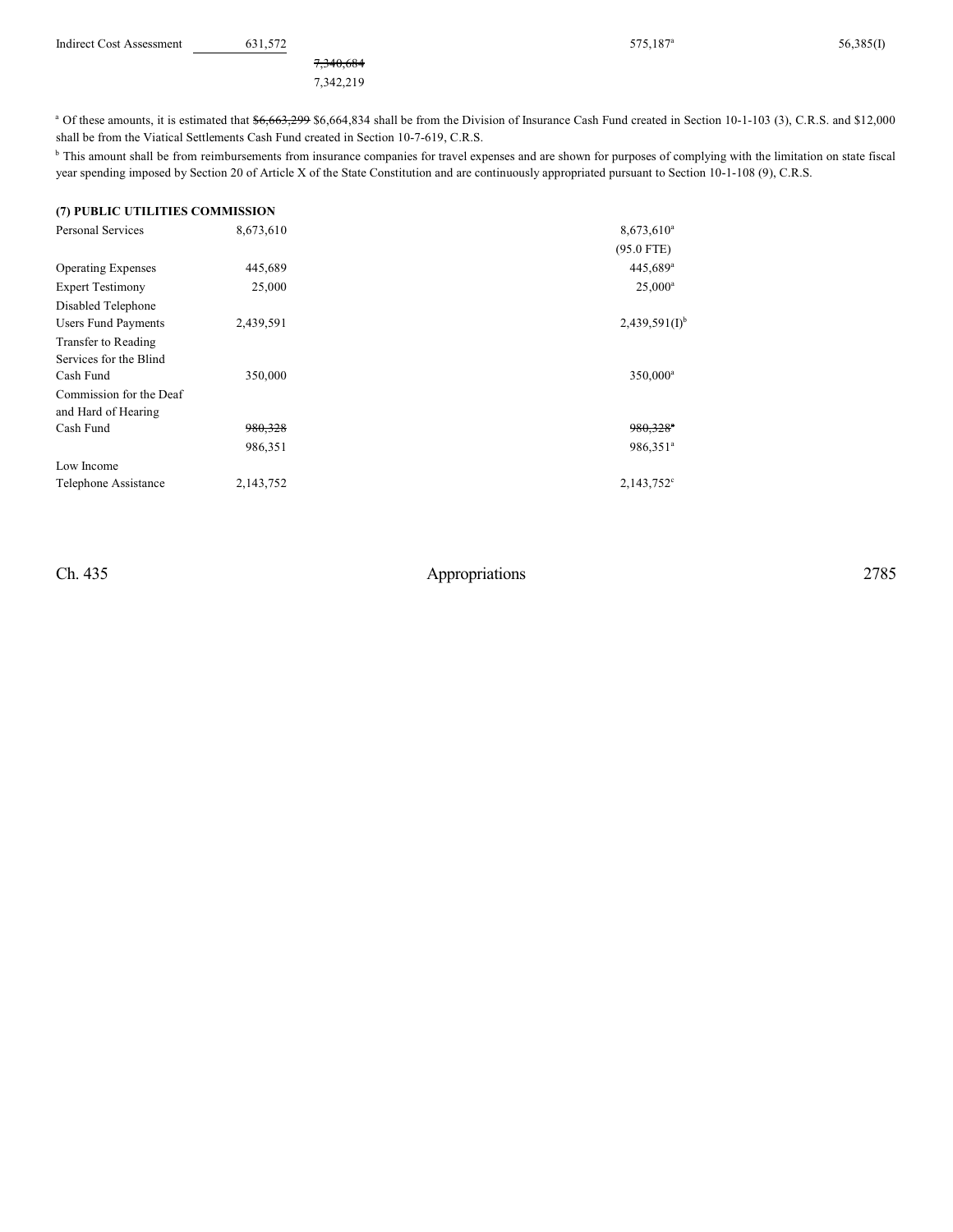|                                                       |                           |              |                               |                                                |   | <b>APPROPRIATION FROM</b>   |                                       |    |                                |
|-------------------------------------------------------|---------------------------|--------------|-------------------------------|------------------------------------------------|---|-----------------------------|---------------------------------------|----|--------------------------------|
|                                                       | ITEM &<br><b>SUBTOTAL</b> | <b>TOTAL</b> | <b>GENERAL</b><br><b>FUND</b> | <b>GENERAL</b><br><b>FUND</b><br><b>EXEMPT</b> |   | <b>CASH</b><br><b>FUNDS</b> | <b>REAPPROPRIATED</b><br><b>FUNDS</b> |    | <b>FEDERAL</b><br><b>FUNDS</b> |
|                                                       | \$                        | \$           | \$                            | \$                                             | ъ |                             | \$                                    | \$ |                                |
| Colorado Bureau of<br><b>Investigation Background</b> |                           |              |                               |                                                |   |                             |                                       |    |                                |
| Checks Pass-through                                   | 104,377                   |              |                               |                                                |   | $104,377^a$                 |                                       |    |                                |
| <b>Indirect Cost Assessment</b>                       | 689,128                   |              |                               |                                                |   | 658,347 <sup>a</sup>        |                                       |    | $30,781$ (I)                   |
|                                                       |                           | 15,851,475   |                               |                                                |   |                             |                                       |    |                                |
|                                                       |                           | 15,857,498   |                               |                                                |   |                             |                                       |    |                                |
|                                                       |                           |              |                               |                                                |   |                             |                                       |    |                                |

<sup>a</sup> Of these amounts, it is estimated that \$7,692,830 shall be from the Public Utilities Commission Fixed Utility Fund created in Section 40-2-114, C.R.S., \$2,022,238 shall be from the Public Utilities Commission Motor Carrier Fund created in Section 40-2-110.5 (6), C.R.S., \$1,439,245 \$1,445,268 shall be from the Colorado Disabled Telephone Users Fund created in Section 40-17-104 (1), C.R.S., and \$83,038 shall be from the Colorado High Cost Administration Fund created in Section 40-15-208 (3), C.R.S.

<sup>b</sup> This amount shall be from the Colorado Disabled Telephone Users Fund created in Section 40-17-104 (1), C.R.S., and shown for purposes of complying with Section 20 of Article X of the State Constitution.

<sup>c</sup> This amount shall be from the Low-Income Telephone Assistance Fund created in Section 40-3.4-108 (2) (a), C.R.S.

#### **(8) DIVISION OF REAL ESTATE**

| Personal Services         | 3,293,470 | 3,293,470 <sup>a</sup> |
|---------------------------|-----------|------------------------|
|                           | 3,384,429 | 3,384,429 <sup>a</sup> |
|                           |           | $(46.9$ FTE $)$        |
|                           |           | $(48.9$ FTE)           |
| <b>Operating Expenses</b> | 219,546   | $219,546$ <sup>*</sup> |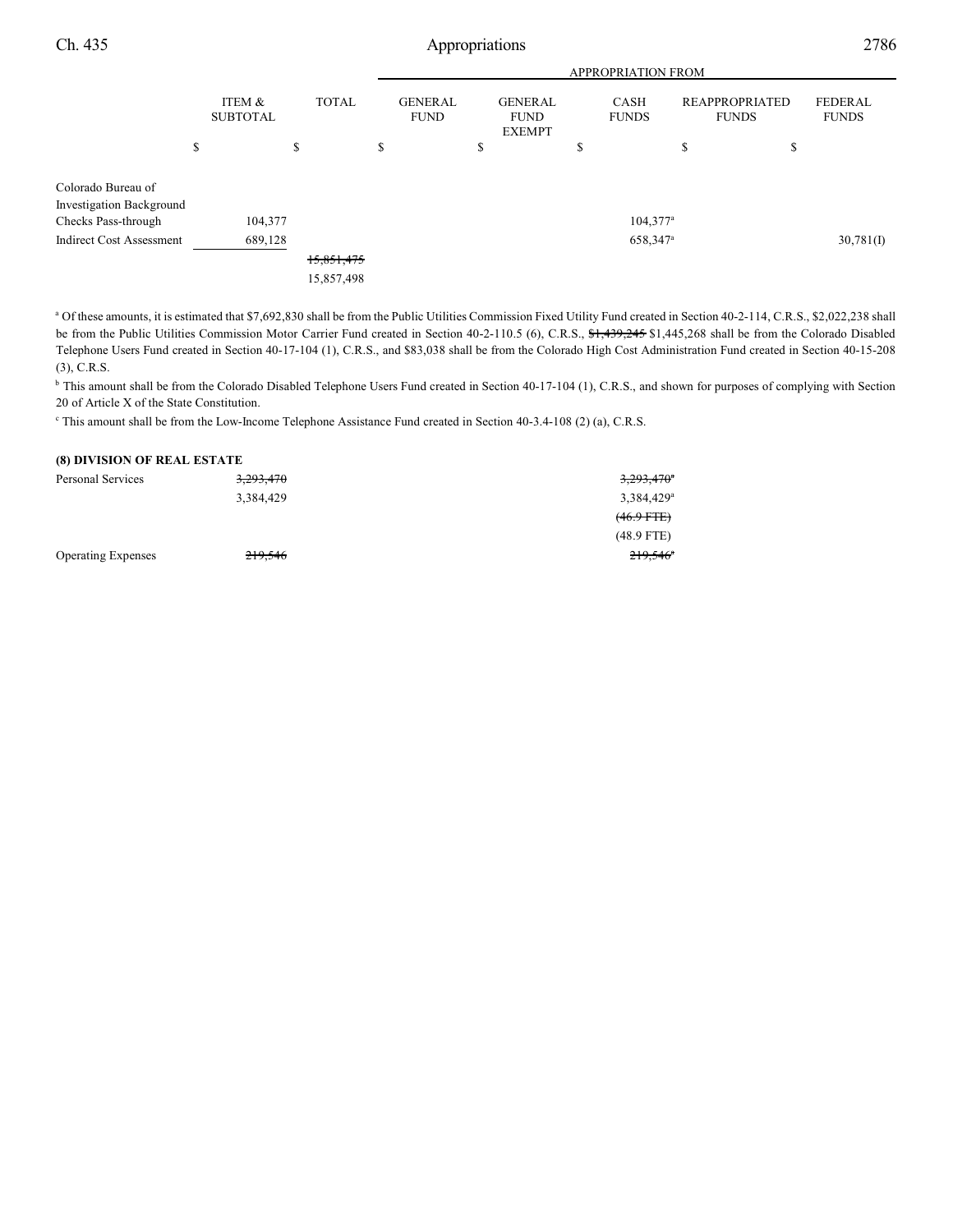|                                 | 230,852 |           | 230,852 <sup>a</sup>   |
|---------------------------------|---------|-----------|------------------------|
| Commission                      |         |           |                        |
| Meeting Costs                   | 38,836  |           | $38,836^a$             |
| <b>Hearings Pursuant</b>        |         |           |                        |
| to Complaint                    | 4,000   |           | $4,000^a$              |
| Mortgage Broker                 |         |           |                        |
| <b>Consumer Protection</b>      | 306,431 |           | $306,431$ <sup>a</sup> |
| <b>Indirect Cost Assessment</b> | 325,015 |           | 325,015 <sup>a</sup>   |
|                                 |         | 4,187,298 |                        |
|                                 |         | 4,289,563 |                        |

<sup>a</sup> Of these amounts, it is estimated that  $\frac{63,000,392}{33,102,657}$  shall be from the Division of Real Estate Cash Fund created in Section 12-61-111.5 (2) (b), C.R.S., \$951,938 shall be from the Mortgage Company and Loan Originator Licensing Cash Fund created in Section 12-61-908 (2), C.R.S.,\$115,633 shall be from the HOA Information and Resource Center Cash Fund created in Section 12-61-406.5 (4), C.R.S., \$71,828 shall be from the Conservation Easement Appraisal Review Fund created in Section 12-61-719 (8), C.R.S., and \$47,507 shall be from the Conservation Easement Holder Certification Fund created in Section 12-61-720 (3), C.R.S.

| (9) DIVISION OF REGISTRATIONS |               |  |  |  |  |
|-------------------------------|---------------|--|--|--|--|
| Personal Services             | 12,350,484    |  |  |  |  |
|                               | $(183.5$ FTE) |  |  |  |  |
| <b>Operating Expenses</b>     | 1,379,648     |  |  |  |  |
| Office of Expedited           |               |  |  |  |  |
| Settlement Program Costs      | 361,397       |  |  |  |  |
|                               | $(5.0$ FTE)   |  |  |  |  |
| Hearings Pursuant to          |               |  |  |  |  |
| Complaint                     | 307,075       |  |  |  |  |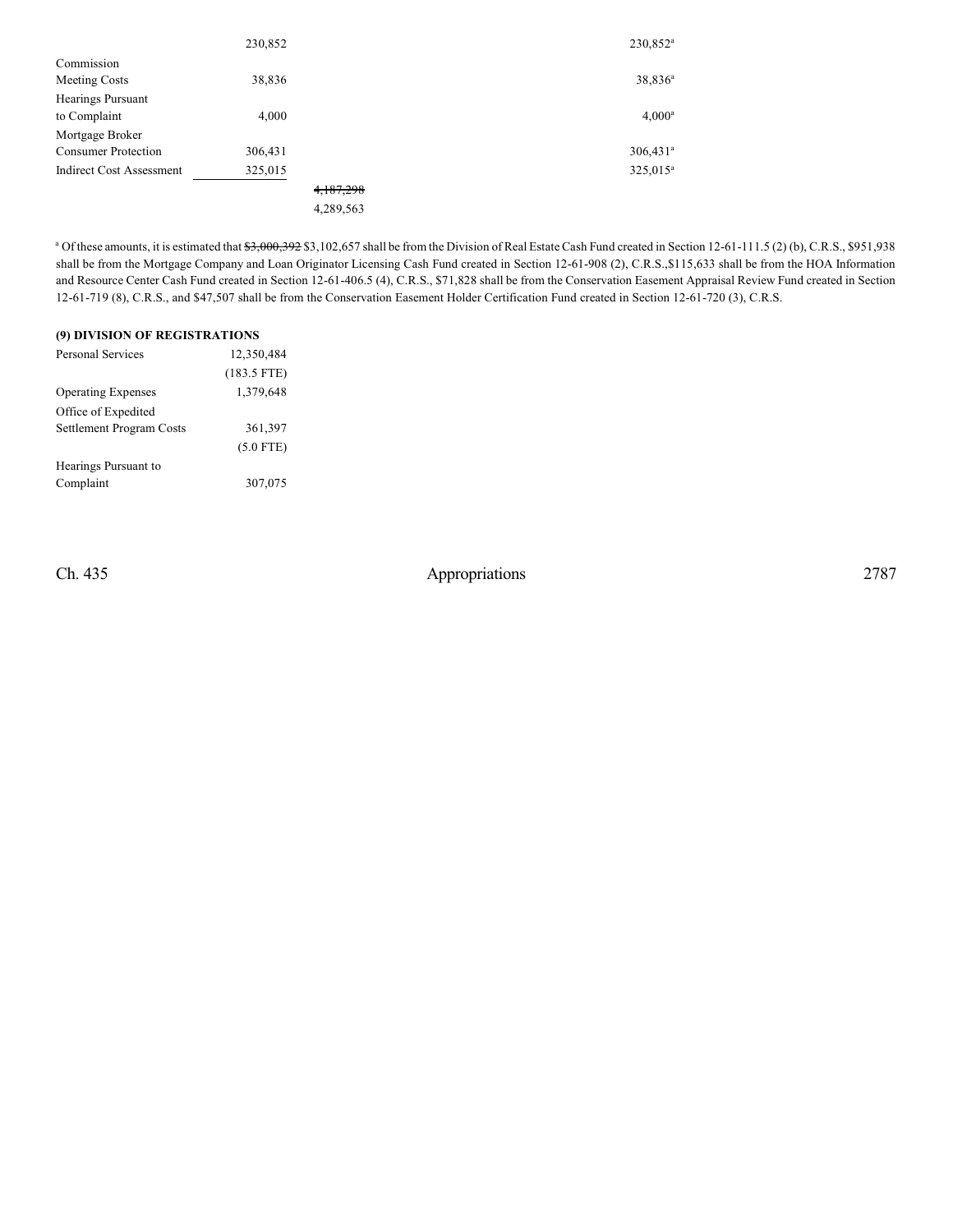|                                                                  |                           |              | APPROPRIATION FROM            |    |                                                |    |                         |   |                                       |                                |
|------------------------------------------------------------------|---------------------------|--------------|-------------------------------|----|------------------------------------------------|----|-------------------------|---|---------------------------------------|--------------------------------|
|                                                                  | ITEM &<br><b>SUBTOTAL</b> | <b>TOTAL</b> | <b>GENERAL</b><br><b>FUND</b> |    | <b>GENERAL</b><br><b>FUND</b><br><b>EXEMPT</b> |    | CASH<br><b>FUNDS</b>    |   | <b>REAPPROPRIATED</b><br><b>FUNDS</b> | <b>FEDERAL</b><br><b>FUNDS</b> |
|                                                                  | \$                        | \$           | \$                            | \$ |                                                | \$ |                         | S | \$                                    |                                |
| Payments to Department<br>of Health Care Policy<br>and Financing | 14,652                    |              |                               |    |                                                |    |                         |   |                                       |                                |
| <b>Indirect Cost Assessment</b>                                  | 1,306,299                 |              |                               |    |                                                |    |                         |   |                                       |                                |
|                                                                  |                           | 15,719,555   |                               |    |                                                |    | 15,123,773 <sup>a</sup> |   | 595,782 <sup>b</sup>                  |                                |

<sup>a</sup> Of this amount, it is estimated that \$15,009,985 shall be from the Division of Registrations Cash Fund created in Section 24-34-105 (2) (b) (I), C.R.S. and \$113,788 shall be from the Prescription Drug Monitoring Fund created in Section 12-22-706 (1), C.R.S.

<sup>b</sup> Of this amount, it is estimated that \$326,371 shall be from the Department of Health Care Policy and Financing and \$269,411 shall be from the Department of Public Health and Environment.

#### **(10) DIVISION OF SECURITIES**

| Personal Services               | 2,136,379 | $2,136,379^a$        |
|---------------------------------|-----------|----------------------|
|                                 |           | $(24.0$ FTE)         |
| <b>Operating Expenses</b>       | 58,999    | 58,999 <sup>a</sup>  |
| <b>Hearings Pursuant</b>        |           |                      |
| to Complaint                    | 19,594    | 19,594 <sup>a</sup>  |
| <b>Board Meeting Costs</b>      | 4,500     | $4,500^{\circ}$      |
| Securities Fraud                |           |                      |
| Prosecution                     | 718,835   | 718,835 <sup>a</sup> |
| <b>Indirect Cost Assessment</b> | 166,319   | $166,319^a$          |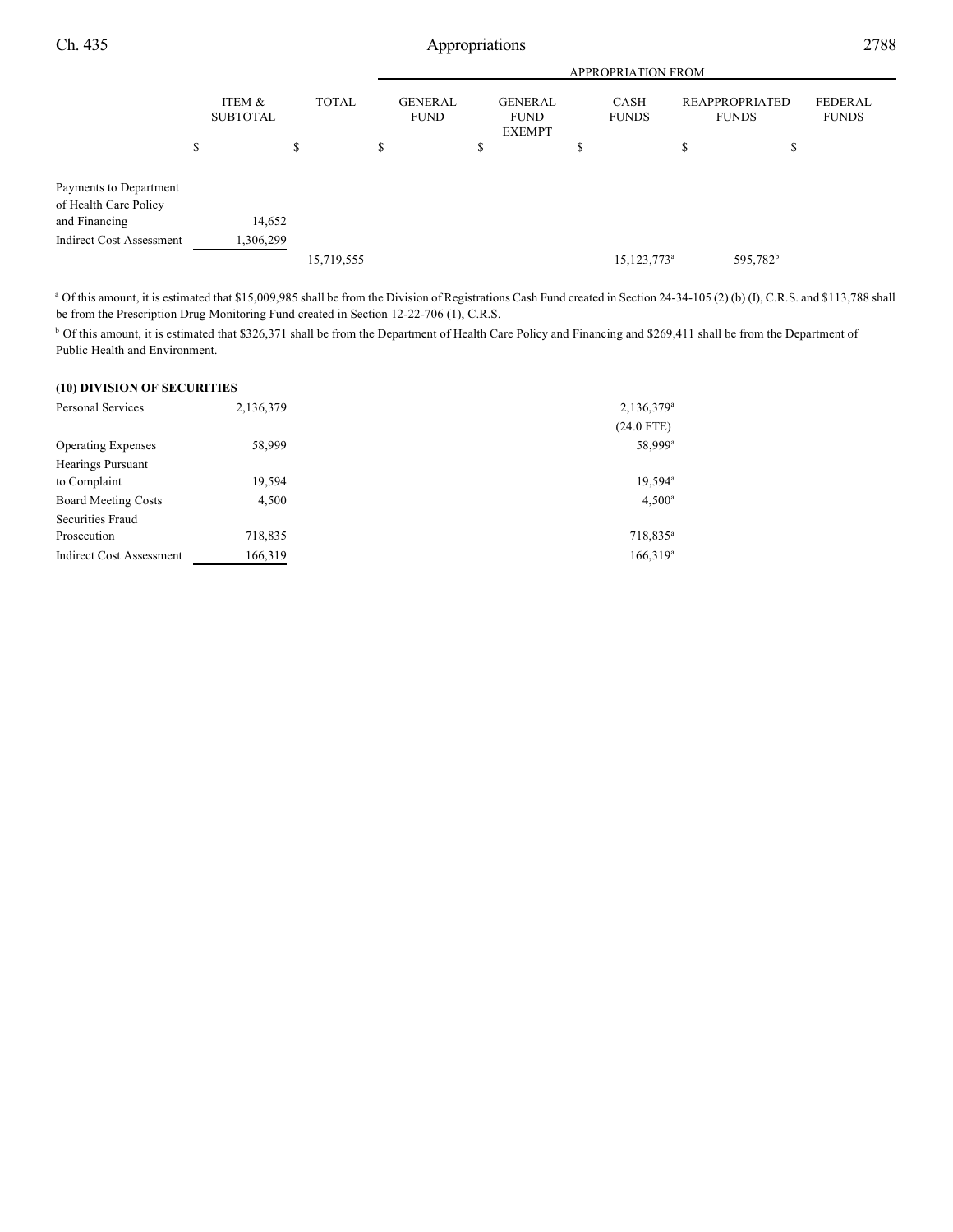#### 3,104,626

<sup>a</sup> These amounts shall be from the Division of Securities Cash Fund created in Section 11-51-707 (2), C.R.S.

## **TOTALS PART XVIII (REGULATORY AGENCIES)** \$78,180,593 \$1,714,111 \$70,886,928 \$4,265,351 \$1,314,203 <sup>a</sup> <sup>b</sup>  $$78,506,866$   $$1,715,818$   $$71,208,659^a$   $$4,267,189$   $$1,315,200^b$

<sup>a</sup> Of this amount, \$2,539,591 contains an (I) notation.

<sup>b</sup> This amount contains an (I) notation.